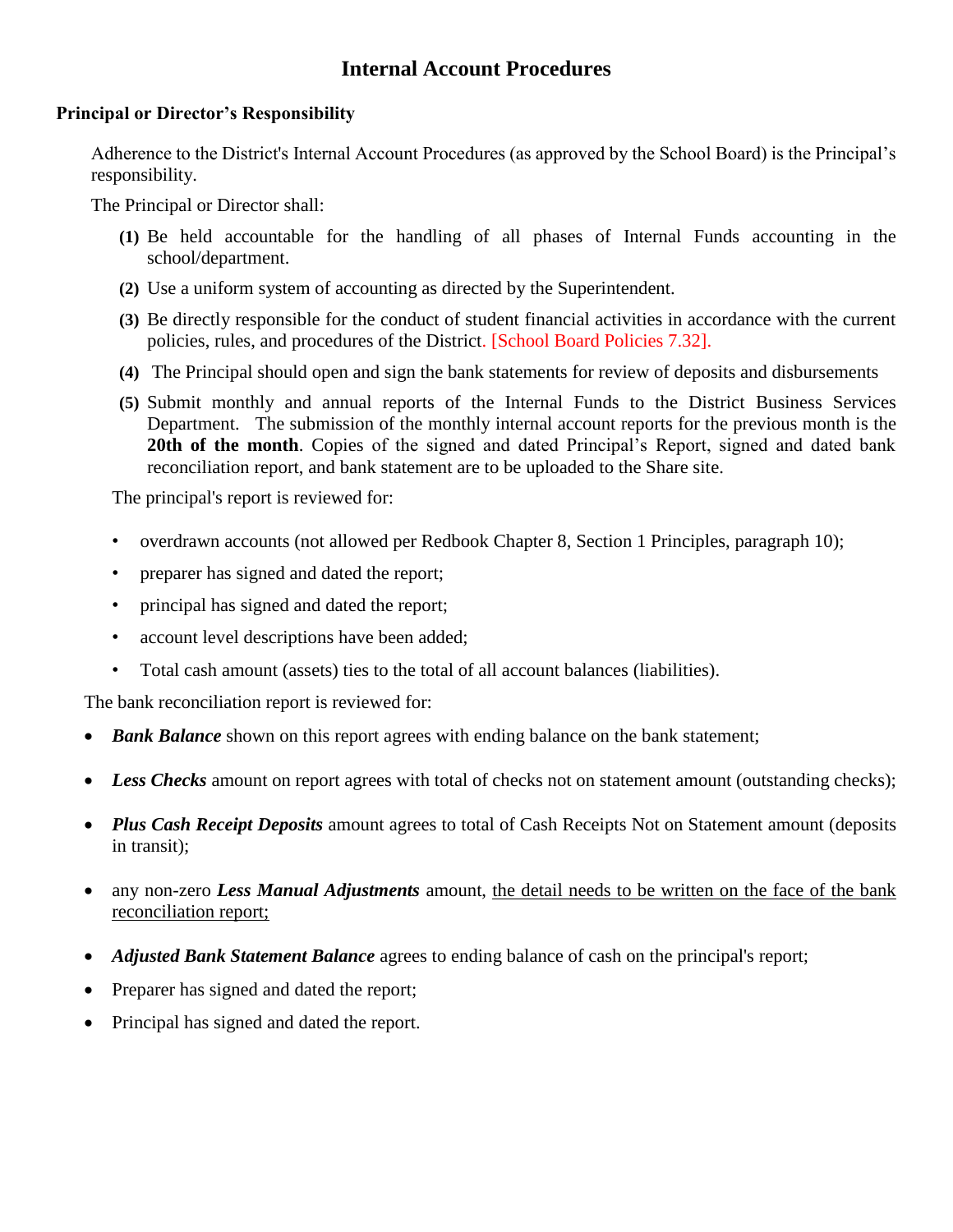- **(6)** The determination of the fund-raising activities for a school shall be the responsibility of the Principal. The Principal shall control the fund-raising activities conducted in the name of the school and assure that the purposes are worthwhile. Each fund-raising activity shall have the approval of the organization sponsor and the Principal. All staff shall conform to the following conditions and such other administrative directives as may be issued by the Superintendent or his designee. Prior to the start of fund-raising activities, an Approval for Fund-Raiser Permit/Activity Permit/Profit and Loss Statement form must be prepared by the teacher/sponsor requesting the fundraiser and approved by the Principal or the Principal's designee. This document indicates the intention and purpose of the fund-raiser.
- **(7)** The Principal/Director must approve all transfers / journal entries for internal accounts by reviewing & signing the journal printout from Skyward.

#### **Cash Collections**

All funds collected within the school or department for any purpose shall be deposited with the principal, department head or designee, together with such substantiating records as may be required.

- a) Per Redbook Chapter 8, Section III, 1.4b, *Collections made outside of the school office must be turned in to the school office no later than the next business day*. This means that monies collected by a teacher must be turned in to the bookkeeper by the next business day.
- b) Per Redbook Chapter 8, Section III, 1.4c: *All money collected must be deposited intact to a depository as frequently as feasible and as dictated by sound business practice. IN ANY EVENT, FUNDS COLLECTED MUST BE DEPOSITED WITHIN FIVE (5) WORKING DAYS AFTER RECEIPT.* Monies are not to be held over holidays and breaks. Contact the Finance Department if necessary.

The principal or designee shall be notified immediately of any errors in deposits or disbursements and shall take appropriate corrective action. [Redbook Chapter 8, Section III, 1.4 e]

#### **Disbursements**

- **a)** All accounts shall have a minimum of two signatures required for all transactions.
- **b)** The principal shall designate one or more persons in addition to herself/himself who shall be authorized to sign checks.
- **c)** Names and signatures of all authorized check signers shall be kept on file for audit.
- **d)** The use of signature stamps is prohibited on internal account documents. All signatures must be original and must be dated by the person who signed.
- **e)** *The school principal is fully responsible for all purchases and purchase commitments requiring present or future disbursements of internal fund monies. A signed commitment from the principal or designee(s) must be on file before any purchase is made. Vendors shall be notified of this policy. No purchase shall be made unless sufficient resources are available, except items for resale.*
- **f)** Per Redbook Chapter 8, Section II, 2: Purchases from internal funds must be authorized in writing by the principal or designee. Neither the school nor the school board shall be liable for any purchase made in the name of the school without express written approval. This section means that written approval from the principal or designee is required **before** a purchase can be made.
- **g)** Prior to issuing a check, a check requisition/request form must be completed and signed by the principal, appropriate sponsor, and student officer. Use the Check Requisition form available on the Forms Database on the SLCSB website. The bookkeeper cannot sign as sponsor for the general miscellaneous account. Any responsible individual other than the bookkeeper can sign as sponsor for the general miscellaneous account.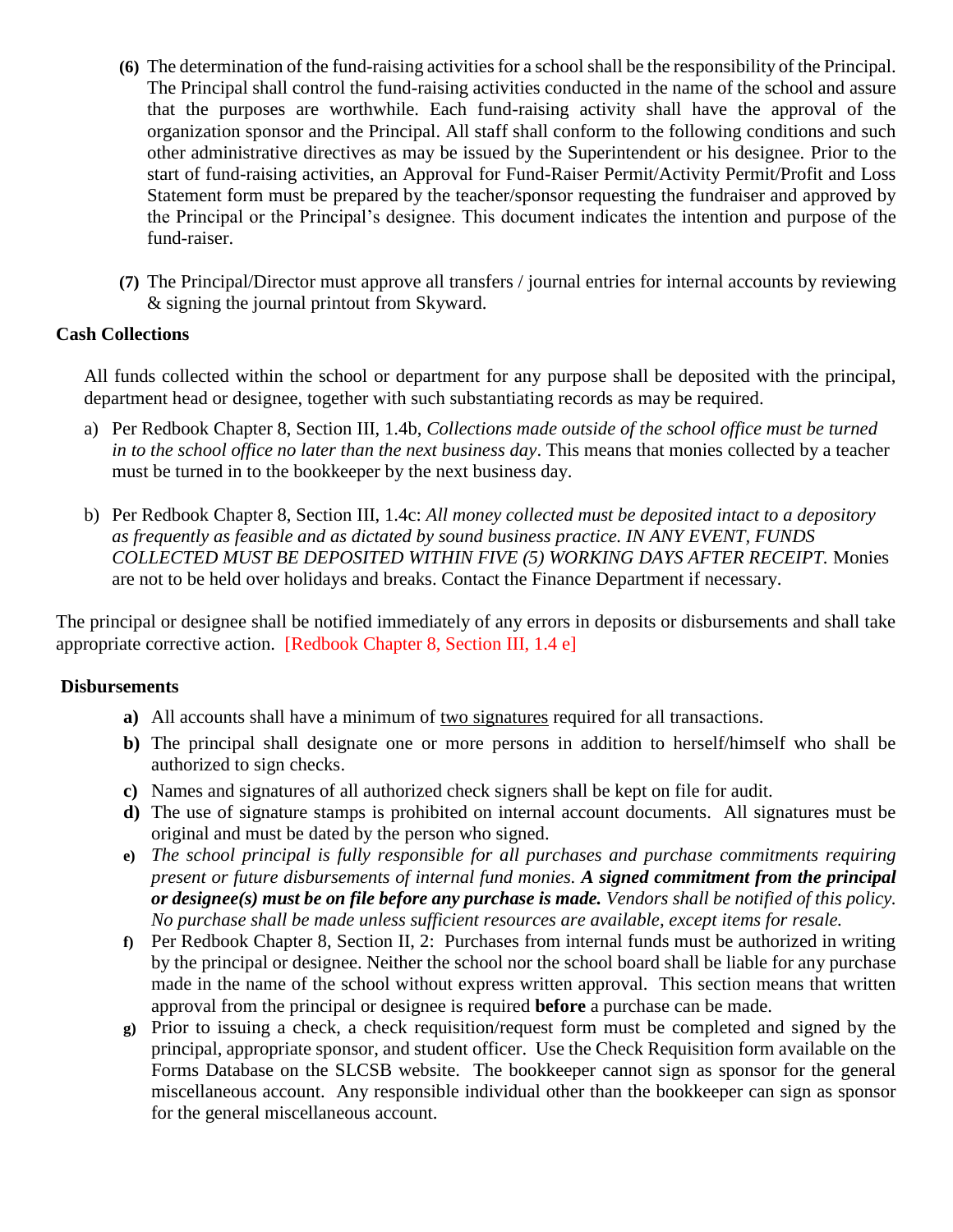### **Account Fund Types, Numbers, Names**

All school internal funds are recorded in **Fund 8910**, which is broken down into two fund types.

**Fund 8910A = (A) Asset** or Cash Accounts have a **function number 1119** (Internal Account Cash) and have a **Project number "00000"**. Please note that the Business Services Department will establish the Asset Accounts.

**Fund 8910L** = **(L) Liability** Accounts are fund accounts that have a **function number 2290** (Internal Accounts Payable). They that can be established under the **projects 81XXX – 87XXX** at the schools discretion according to Red Book guidelines The second digit of each account will designate what type of account it is. Care should be taken to title the account with the most meaningful name. The District Accountant should be contacted if there is a question regarding the establishment of an account. Please see account structure for projects below:

### **(a) Cash Accounts (Asset Accounts Projects "0")**

Main cash accounts currently are as follows:

**0000.00** – Asset/Cash Account

### **(b) Athletic Accounts (Liability Accounts Projects "81XXX")**

Athletic accounts are to be utilized for all transactions involving organized athletic teams that compete against other teams. Athletic teams as well as the activities or booster clubs that support the team will be classified as athletics.

#### **(c) Music Accounts (Liability Accounts Projects "82XXX")**

Music accounts are to be utilized for band or choral activities, music class functions, maintenance and/or rental of uniforms and instruments.

#### **(d) Class Accounts (Liability Accounts Projects "83XXX")**

Class accounts are to be utilized for transactions involving a particular grade level or subject. Class monies shall be expended for the benefits of a class that participated in the generation of the revenue.

## **(e) Club Accounts (Liability Accounts Projects "84XXX")**

Club accounts are utilized for activities that support a particular group of students with a common interest. Athletic groups that do not play against other teams may be classified as a club. Approval for the existence of all clubs and organizations is the responsibility of the principal. Club monies shall be expended for the benefits of the club that participated in the generation of the revenue.

#### **(f) Department Accounts (Liability Accounts Projects "85XXX")**

Departments may be structured similar to classes and shall conduct financial activities subject to the procedures established for classes.

## **(g) Trust Accounts (Liability Accounts Projects "86XXX")**

Trust accounts are specific in nature. A trust relationship exists when funds are restricted in nature. The donor or person providing the funds has restricted the use of the money or it was collected for a designated purpose. Each location must identify all trusts. There should never be a miscellaneous trust since all money is identifiable for a particular purpose.